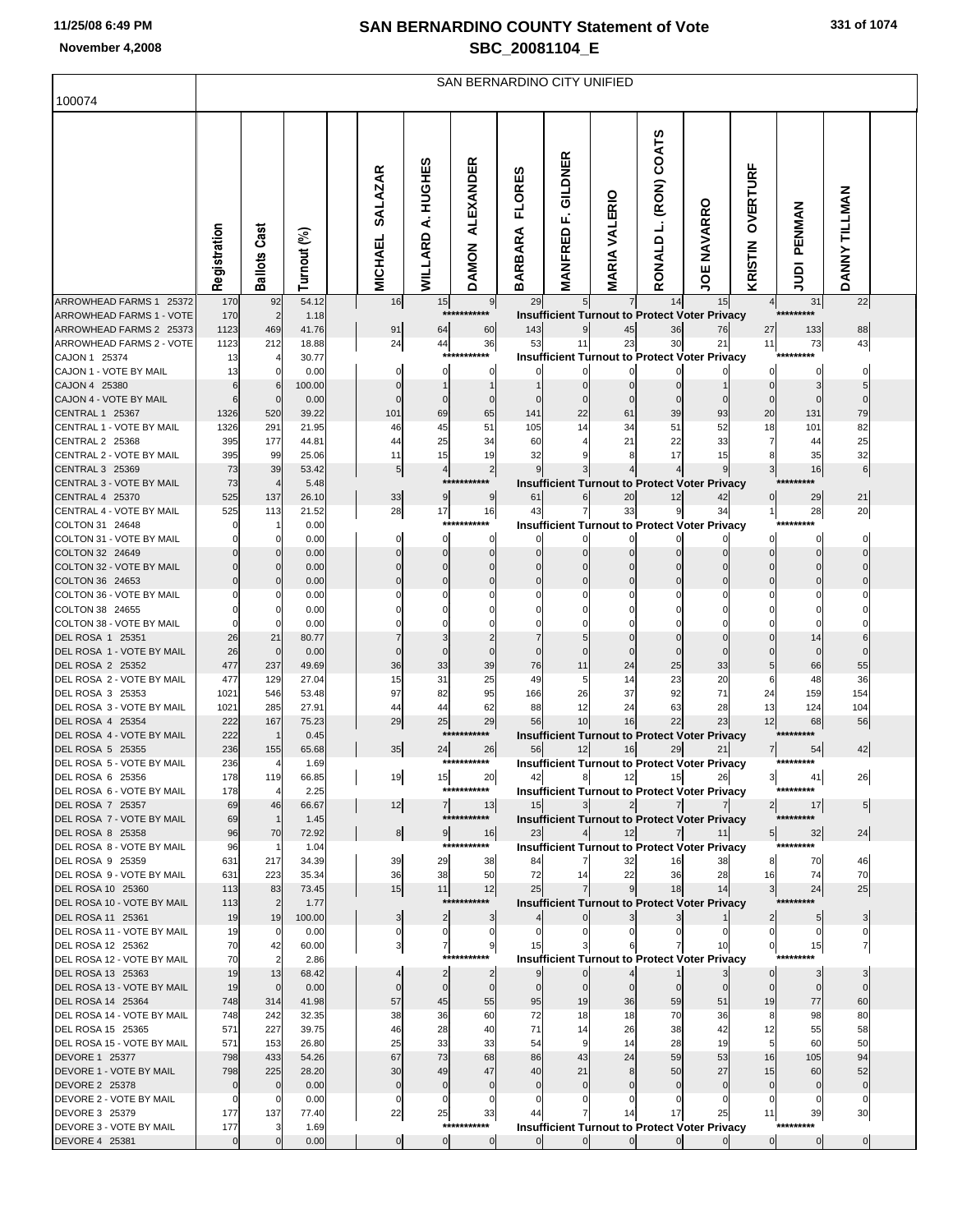SAN BERNARDINO CITY UNIFIED

| 100074                                              |                      |                        |                |                                  |                      |                                  |                                 |                                 |                            |                                                                     |                    |                      |                             |                         |  |
|-----------------------------------------------------|----------------------|------------------------|----------------|----------------------------------|----------------------|----------------------------------|---------------------------------|---------------------------------|----------------------------|---------------------------------------------------------------------|--------------------|----------------------|-----------------------------|-------------------------|--|
|                                                     | Registration         | Cast<br><b>Ballots</b> | Turnout (%)    | <b>SALAZAR</b><br><b>MICHAEL</b> | A. HUGHES<br>WILLARD | <b>ALEXANDER</b><br><b>DAMON</b> | <b>FLORES</b><br><b>BARBARA</b> | GILDNER<br>цj<br><b>MANFRED</b> | <b>MARIA VALERIO</b>       | RONALD L. (RON) COATS                                               | <b>JOE NAVARRO</b> | OVERTURF<br>KRISTIN  | PENMAN<br><b>AUDI</b>       | DANNY TILLMAN           |  |
| DEVORE 4 - VOTE BY MAIL                             |                      | $\mathbf 0$            | 0.00           | 0                                | $\Omega$             | $\mathbf 0$                      | 0                               | 0                               | 0                          | 0                                                                   | 0                  | 0                    | 0                           | $\overline{0}$          |  |
| DEVORE 5 25382<br>DEVORE 5 - VOTE BY MAIL           | $\Omega$<br>$\Omega$ | $\mathbf 0$<br>0       | 0.00<br>0.00   | 0<br>0                           |                      | 0<br>0                           | 0<br>0                          | $\mathbf 0$<br>0                | $\mathbf 0$<br>$\mathbf 0$ | $\Omega$<br>$\Omega$                                                | $\mathbf 0$<br>0   | $\Omega$             | $\mathbf{0}$<br>$\mathbf 0$ |                         |  |
| HIGHLAND 1 24838                                    | 13                   | 11                     | 84.62          | 이                                | 3                    | $\mathbf{2}$                     | 3                               | 0                               | 1                          |                                                                     |                    | 2                    | $5 \mid$                    | $\overline{\mathbf{3}}$ |  |
| HIGHLAND 1 - VOTE BY MAIL                           | 13                   |                        | 7.69           |                                  | ****                 | *******                          |                                 |                                 |                            | <b>Insufficient Turnout to Protect Voter Privacy</b>                |                    |                      | *********                   |                         |  |
| HIGHLAND 2 24839                                    | 1026                 | 308                    | 30.02          | 74                               | 43                   | 32                               | 125                             | 11                              | 51                         | 26                                                                  | 48                 | 18                   | 71                          | 68                      |  |
| HIGHLAND 2 - VOTE BY MAIL<br>HIGHLAND 3 24840       | 1026<br>1216         | 199<br>567             | 19.40<br>46.63 | 29<br>120                        | 37<br>90             | 48<br>82                         | 65<br>199                       | 8<br>33                         | 24<br>68                   | 24<br>57                                                            | 36<br>96           | 21<br>24             | 58<br>130                   | 54<br>129               |  |
| HIGHLAND 3 - VOTE BY MAIL                           | 1216                 | 250                    | 20.56          | 43                               | 41                   | 67                               | 80                              | 15                              | 29                         | 55                                                                  | 25                 | 13                   | 90                          | 72                      |  |
| HIGHLAND 4 24841                                    | 602                  | 245                    | 40.70          | 51                               | 37                   | 24                               | 86                              | 15                              | 29                         | 21                                                                  | 36                 | 16                   | 59                          | 54                      |  |
| HIGHLAND 4 - VOTE BY MAIL                           | 602                  | 187                    | 31.06          | 28                               | 36                   | 41                               | 60                              | 14                              | 16                         | 34                                                                  | 24                 | 10                   | 60                          | 62                      |  |
| HIGHLAND 5 24842                                    | 336                  | 132                    | 39.29          | 18                               | 17                   | 23                               | 39                              | 9                               | 5                          | 18                                                                  | 13                 | 7                    | 55                          | 29                      |  |
| HIGHLAND 5 - VOTE BY MAIL<br>HIGHLAND 9 24846       | 336                  | 148                    | 44.05          | 25                               | 21<br>67             | 33<br>41                         | 56                              | 15<br>17                        | 9<br>79                    | 29<br>30                                                            | 9<br>75            | $\overline{4}$<br>16 | 64<br>96                    | 52<br>75                |  |
| HIGHLAND 9 - VOTE BY MAIL                           | 1155<br>1155         | 415<br>248             | 35.93<br>21.47 | 89<br>46                         | 54                   | 42                               | 146<br>91                       | 17                              | 31                         | 29                                                                  | 52                 | 17                   | 70                          | 61                      |  |
| HIGHLAND 10 24847                                   | 1326                 | 459                    | 34.62          | 100                              | 60                   | 49                               | 167                             | 11                              | 66                         | 37                                                                  | 78                 | 19                   | 111                         | 108                     |  |
| HIGHLAND 10 - VOTE BY MAIL                          | 1326                 | 240                    | 18.10          | 45                               | 55                   | 48                               | 87                              | 15                              | 26                         | 24                                                                  | 35                 | 21                   | 80                          | 62                      |  |
| HIGHLAND 11 24848                                   | 1133                 | 329                    | 29.04          | 61                               | 38                   | 37                               | 119                             | 10                              | 55                         | 18                                                                  | 56                 | 14                   | 74                          | 61                      |  |
| HIGHLAND 11 - VOTE BY MAIL                          | 1133                 | 208                    | 18.36          | 41                               | 32                   | 23<br>***********                | 103                             | 10                              | 42                         | 13                                                                  | 49                 | 15                   | 74<br>*********             | 56                      |  |
| HIGHLAND 12 24872<br>HIGHLAND 12 - VOTE BY MAIL     |                      | 3<br>$\Omega$          | 75.00<br>0.00  | $\mathbf 0$                      | $\mathbf 0$          | $\mathbf 0$                      | 0                               | $\mathbf 0$                     | 0                          | <b>Insufficient Turnout to Protect Voter Privacy</b><br>$\mathbf 0$ |                    | $\overline{0}$       | $\overline{0}$              | $\overline{0}$          |  |
| HIGHLAND 13 24849                                   | 871                  | 342                    | 39.27          | 80                               | 59                   | 50                               | 107                             | 11                              | 48                         | 40                                                                  | 53                 | 13                   | 56                          | 55                      |  |
| HIGHLAND 13 - VOTE BY MAIL                          | 871                  | 176                    | 20.21          | 36                               | 39                   | 32                               | 60                              | 6                               | 32                         | 10                                                                  | 25                 | 16                   | 53                          | 36                      |  |
| HIGHLAND 14 24850                                   | 1206                 | 443                    | 36.73          | 79                               | 46                   | 63                               | 142                             | 17                              | 55                         | 37                                                                  | 76                 | 18                   | 128                         | 99                      |  |
| HIGHLAND 14 - VOTE BY MAIL                          | 1206                 | 309                    | 25.62          | 63                               | 63                   | 59                               | 82                              | 18                              | 44                         | 32                                                                  | 44                 | 22                   | 90                          | 61                      |  |
| HIGHLAND 15 24851<br>HIGHLAND 15 - VOTE BY MAIL     | 1061<br>1061         | 428<br>200             | 40.34<br>18.85 | 99<br>37                         | 69<br>35             | 51<br>39                         | 158<br>62                       | 13<br>15                        | 57<br>20                   | 34<br>31                                                            | 76<br>34           | 17<br>17             | 101<br>61                   | 89<br>60                |  |
| HIGHLAND 16 24852                                   | 1080                 | 433                    | 40.09          | 79                               | 58                   | 62                               | 147                             | 18                              | 44                         | 32                                                                  | 50                 | 16                   | 126                         | 114                     |  |
| HIGHLAND 16 - VOTE BY MAIL                          | 1080                 | 264                    | 24.44          | 40                               | 48                   | 48                               | 84                              | 18                              | 20                         | 39                                                                  | 44                 | 18                   | 89                          | 75                      |  |
| HIGHLAND 25 24861                                   | 387                  | 192                    | 49.61          | 45                               | 19                   | 19                               | 76                              | 7                               | 19                         | 13                                                                  | 22                 | 13                   | 47                          | 52                      |  |
| HIGHLAND 25 - VOTE BY MAIL                          | 387                  | 96                     | 24.81          | 14                               | 15                   | 16                               | 40                              | 4                               | 15                         | 18                                                                  | 14                 | 8                    | 31                          | 28                      |  |
| HIGHLAND 27 24863<br>HIGHLAND 27 - VOTE BY MAIL     | 673<br>673           | 292<br>239             | 43.39<br>35.51 | 51<br>27                         | 32<br>35             | 48<br>51                         | 80<br>64                        | 17<br>23                        | 20<br>17                   | 50<br>51                                                            | 25<br>17           | 13<br>19             | 73<br>82                    | 71<br>68                |  |
| HIGHLAND 30 24866                                   | 404                  | 196                    | 48.51          | 36                               | 28                   | 28                               | 67                              | 13                              | 15                         | 24                                                                  | 23                 | 14                   | 45                          | 44                      |  |
| HIGHLAND 30 - VOTE BY MAIL                          | 404                  | 116                    | 28.71          | 22                               | 35                   | 22                               | 28                              | 9                               | 10                         | 27                                                                  | 10                 | 6                    | 35                          | 45                      |  |
| HIGHLAND 31 24867                                   |                      |                        | 0.00           |                                  |                      |                                  |                                 |                                 |                            |                                                                     |                    |                      |                             |                         |  |
| HIGHLAND 31 - VOTE BY MAIL                          | $\mathbf{0}$         | 0                      | 0.00           | 0                                |                      |                                  |                                 |                                 |                            |                                                                     |                    |                      |                             |                         |  |
| LYTLE CREEK 2 25198<br>LYTLE CREEK 2 - VOTE BY MAIL | 15<br>15             | 10<br>$\overline{2}$   | 66.67<br>13.33 | $\overline{0}$                   | 6                    | $\mathbf{0}$<br>***********      |                                 |                                 |                            | <b>Insufficient Turnout to Protect Voter Privacy</b>                |                    |                      | *********                   |                         |  |
| LYTLE CREEK 3 25199                                 | 69                   | 55                     | 79.71          | 이                                | $\overline{0}$       | $\overline{0}$                   |                                 | 0                               | $\mathbf{0}$               | $\overline{0}$                                                      | 11                 | 이                    | 1                           | $\overline{0}$          |  |
| LYTLE CREEK 3 - VOTE BY MAIL                        | 69                   | 1                      | 1.45           |                                  |                      | ***********                      |                                 |                                 |                            | <b>Insufficient Turnout to Protect Voter Privacy</b>                |                    |                      | *********                   |                         |  |
| LYTLE CREEK 4 25200                                 |                      | 0                      | 0.00           |                                  | 0                    |                                  |                                 |                                 | 0                          |                                                                     |                    |                      |                             |                         |  |
| LYTLE CREEK 4 - VOTE BY MAIL                        |                      |                        | 0.00           |                                  |                      | $\Omega$                         |                                 |                                 |                            |                                                                     |                    |                      |                             |                         |  |
| MUSCOY 1 25385<br>MUSCOY 1 - VOTE BY MAIL           |                      |                        | 0.00<br>0.00   |                                  |                      |                                  |                                 |                                 | $\Omega$                   | $\Omega$                                                            |                    |                      |                             |                         |  |
| MUSCOY 2 25386                                      | 514                  | 139                    | 27.04          | 23                               | 13                   | 16                               | 52                              |                                 | 11                         | 11                                                                  | 35                 |                      | 27                          | 20                      |  |
| MUSCOY 2 - VOTE BY MAIL                             | 514                  | 82                     | 15.95          | 16                               | 16                   | 13                               | 22                              |                                 | 10                         | 12                                                                  | 30                 |                      | 20                          | 13                      |  |
| MUSCOY 3 25387                                      | 609                  | 280                    | 45.98          | 58                               | 43                   | 22                               | 112                             | 6                               | 37                         | 23                                                                  | 68                 |                      | 66                          | 43                      |  |
| MUSCOY 3 - VOTE BY MAIL                             | 609                  | 82                     | 13.46          | 13                               | 12                   | 13                               | 35                              |                                 | 13                         | 10                                                                  | 19                 |                      | 24                          | 22                      |  |
| MUSCOY 4 25388<br>MUSCOY 4 - VOTE BY MAIL           | 950<br>950           | 414<br>138             | 43.58<br>14.53 | 87<br>21                         | 44<br>15             | 37<br>18                         | 172<br>62                       | 11<br>3                         | 54<br>26                   | 36<br>15                                                            | 99<br>30           | 12<br>$\mathbf 1$    | 91<br>52                    | 61<br>34                |  |
| MUSCOY 5 25389                                      | 948                  | 415                    | 43.78          | 97                               | 46                   | 42                               | 152                             | 18                              | 72                         | 18                                                                  | 89                 | 10                   | 67                          | 58                      |  |
| MUSCOY 5 - VOTE BY MAIL                             | 948                  | 91                     | 9.60           | 19                               |                      | 21                               | 34                              |                                 | 11                         | 13                                                                  | 22                 |                      | 29                          | 27                      |  |
| NATIONAL FOREST 24470                               | 41                   | 35                     | 85.37          |                                  |                      | 15                               | з                               |                                 |                            |                                                                     |                    |                      |                             |                         |  |
| NATIONAL FOREST - VOTE BY I                         | 41                   | $\mathbf 0$            | 0.00           |                                  |                      |                                  |                                 |                                 |                            |                                                                     |                    |                      |                             | $\mathbf{0}$            |  |
| PATTON 25366                                        | 35<br>35             | 18                     | 51.43          | 11                               | 3                    | 3 <sub>l</sub><br>***********    |                                 |                                 |                            |                                                                     |                    |                      | 11<br>******                |                         |  |
| PATTON - VOTE BY MAIL<br>REDLANDS 45 25118          |                      |                        | 5.71<br>0.00   |                                  | 0                    | 0                                |                                 |                                 | 0                          | <b>Insufficient Turnout to Protect Voter Privacy</b>                |                    | O                    | 0                           |                         |  |
| REDLANDS 45 - VOTE BY MAIL                          |                      |                        | 0.00           |                                  |                      | O                                | 0                               | 0                               |                            |                                                                     |                    |                      |                             |                         |  |
| REDLANDS 46 25119                                   |                      |                        | 0.00           |                                  |                      |                                  |                                 |                                 |                            |                                                                     |                    |                      |                             |                         |  |
| REDLANDS 46 - VOTE BY MAIL                          |                      |                        | 0.00           |                                  |                      |                                  |                                 |                                 |                            |                                                                     |                    |                      |                             |                         |  |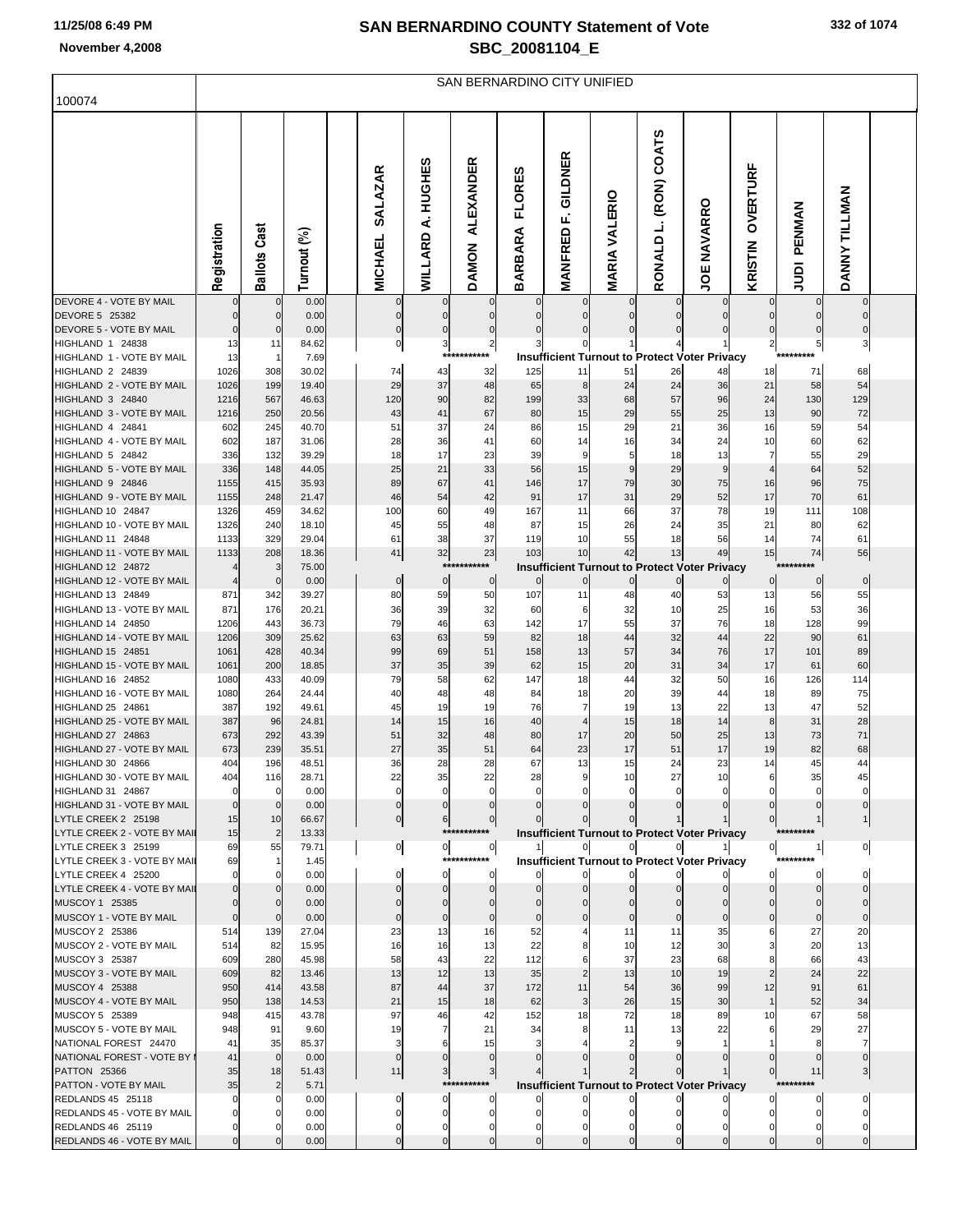| 100074                                                 | SAN BERNARDINO CITY UNIFIED |                     |                |  |                                  |                            |                                  |                                 |                              |                      |                                 |                                                            |                      |                          |                       |  |
|--------------------------------------------------------|-----------------------------|---------------------|----------------|--|----------------------------------|----------------------------|----------------------------------|---------------------------------|------------------------------|----------------------|---------------------------------|------------------------------------------------------------|----------------------|--------------------------|-----------------------|--|
|                                                        | Registration                | <b>Ballots Cast</b> | Turnout (%)    |  | <b>SALAZAR</b><br><b>MICHAEL</b> | <b>A.HUGHES</b><br>WILLARD | <b>ALEXANDER</b><br><b>DAMON</b> | <b>FLORES</b><br><b>BARBARA</b> | F. GILDNER<br><b>MANFRED</b> | <b>MARIA VALERIO</b> | <b>COATS</b><br>RONALD L. (RON) | <b>JOE NAVARRO</b>                                         | OVERTURF<br>KRISTIN  | PENMAN<br>$\overline{9}$ | DANNY TILLMAN         |  |
| REDLANDS 48 25121<br>REDLANDS 48 - VOTE BY MAIL        | $\Omega$                    | $\mathbf{0}$<br>0   | 0.00<br>0.00   |  | $\overline{0}$                   | 0                          | $\mathbf 0$                      | 0                               | $\mathbf 0$                  | $\mathbf 0$          | 0                               | $\mathbf{0}$<br>$\overline{0}$                             | $\overline{0}$       | $\overline{0}$           | $\mathbf 0$           |  |
| RIALTO 30 25173                                        |                             | 0                   | 0.00           |  | $\overline{0}$                   | 0                          | 0                                | 0                               | 0                            | 0                    | 0                               |                                                            | 0                    |                          |                       |  |
| RIALTO 30 - VOTE BY MAIL                               |                             | 0                   | 0.00           |  |                                  | 0                          | 0                                | 0                               | 0                            | C                    |                                 |                                                            |                      |                          |                       |  |
| RIALTO NORTH 6 25207                                   |                             | 0                   | 0.00           |  |                                  | 0                          | 0                                | 0                               | $\mathbf 0$                  | 0                    | 0                               | 0                                                          | 0                    |                          |                       |  |
| RIALTO NORTH 6 - VOTE BY M<br>RIALTO NORTH 7 25208     |                             | 0<br>0              | 0.00<br>0.00   |  | $\Omega$                         | 0<br>0                     | 0<br>0                           | 0<br>$\pmb{0}$                  | 0<br>$\mathbf 0$             | 0<br>$\mathbf 0$     | 0<br>0                          | $\overline{0}$                                             | $\overline{0}$       | $\mathbf 0$              |                       |  |
| RIALTO NORTH 7 - VOTE BY M.                            |                             | 0                   | 0.00           |  |                                  | 0                          | 0                                | $\mathbf 0$                     | 0                            | C                    | 0                               |                                                            | $\mathbf 0$          | 0                        |                       |  |
| RIALTO NORTH 9 25210                                   |                             | 0                   | 0.00           |  | $\mathbf 0$                      | 0                          | 0                                | $\pmb{0}$                       | $\mathbf 0$                  | $\mathbf 0$          | 0                               | $\mathbf 0$                                                | $\mathbf 0$          | $\mathbf 0$              | 0                     |  |
| RIALTO NORTH 9 - VOTE BY M                             |                             | 0                   | 0.00           |  |                                  | 0                          | 0                                | 0                               | 0                            | C                    |                                 |                                                            |                      |                          |                       |  |
| RIALTO NORTH 10 25211                                  |                             | 0                   | 0.00           |  |                                  | 0                          | 0                                | 0                               | 0                            | 0                    | 0                               | 0                                                          | 0                    |                          |                       |  |
| RIALTO NORTH 10 - VOTE BY M<br>RUNNING SPRINGS 8 24438 |                             | 0<br>0              | 0.00<br>0.00   |  | 0                                | 0                          | 0                                | $\Omega$<br>0                   | $\Omega$<br>$\pmb{0}$        | C<br>$\mathbf 0$     | 0                               | $\overline{0}$                                             | $\overline{0}$       | $\mathbf 0$              | 0                     |  |
| RUNNING SPRINGS 8 - VOTE B                             |                             | 0                   | 0.00           |  | $\Omega$                         | 0                          | 0                                | $\mathbf 0$                     | $\mathbf 0$                  | $\overline{0}$       | 0                               |                                                            | $\mathbf 0$          | $\Omega$                 | 0                     |  |
| SAN BERNARDINO 1 25212                                 |                             | 0                   | 0.00           |  | 0                                | 0                          | 0                                | $\mathbf 0$                     | $\mathbf 0$                  | $\mathbf 0$          | 0                               | 0                                                          | $\mathbf 0$          | 0                        | 0                     |  |
| SAN BERNARDINO 1 - VOTE B                              |                             | 0                   | 0.00           |  |                                  |                            |                                  | 0                               | 0                            | C                    |                                 |                                                            |                      |                          | 0                     |  |
| SAN BERNARDINO 2 25213                                 |                             | 0                   | 0.00           |  |                                  | 0                          | 0                                | 0                               | $\mathbf 0$                  | 0                    | 0                               | 0                                                          | 0                    |                          | 0                     |  |
| SAN BERNARDINO 2 - VOTE B<br>SAN BERNARDINO 3 25271    | 1289                        | $\Omega$<br>492     | 0.00<br>38.17  |  | 113                              | 0<br>45                    | 0<br>51                          | $\Omega$<br>190                 | $\mathbf 0$<br>11            | $\mathbf 0$<br>65    | 0<br>34                         | 110                                                        | 0<br>14              | 116                      | 0<br>108              |  |
| SAN BERNARDINO 3 - VOTE B                              | 1289                        | 300                 | 23.27          |  | 57                               | 60                         | 67                               | 124                             | 26                           | 43                   | 40                              | 63                                                         | 12                   | 89                       | 80                    |  |
| SAN BERNARDINO 4 25272                                 | 1150                        | 622                 | 54.09          |  | 109                              | 82                         | 79                               | 186                             | 28                           | 56                   | 65                              | 85                                                         | 23                   | 174                      | 150                   |  |
| SAN BERNARDINO 4 - VOTE B                              | 1150                        | 384                 | 33.39          |  | 66                               | 51                         | 71                               | 143                             | 25                           | 37                   | 47                              | 48                                                         | 18                   | 149                      | 125                   |  |
| SAN BERNARDINO 5 25273<br>SAN BERNARDINO 5 - VOTE B    | 1191                        | 518                 | 43.49          |  | 91<br>69                         | 73<br>75                   | 93                               | 152                             | 29<br>34                     | 55<br>32             | 75<br>52                        | 53<br>58                                                   | 18<br>25             | 139                      | 125                   |  |
| SAN BERNARDINO 6 25274                                 | 1191<br>1460                | 406<br>628          | 34.09<br>43.01 |  | 131                              | 109                        | 79<br>100                        | 142<br>221                      | 26                           | 60                   | 53                              | 92                                                         | 18                   | 146<br>154               | 140<br>126            |  |
| SAN BERNARDINO 6 - VOTE B                              | 1460                        | 408                 | 27.95          |  | 71                               | 81                         | 81                               | 119                             | 22                           | 36                   | 52                              | 51                                                         | 15                   | 131                      | 122                   |  |
| SAN BERNARDINO 7 25275                                 | 1286                        | 590                 | 45.88          |  | 112                              | 80                         | 103                              | 161                             | 23                           | 49                   | 76                              | 73                                                         | 32                   | 161                      | 142                   |  |
| SAN BERNARDINO 7 - VOTE B                              | 1286                        | 407                 | 31.65          |  | 62                               | 61                         | 74                               | 149                             | 27                           | 35                   | 58                              | 54                                                         | 35                   | 149                      | 147                   |  |
| SAN BERNARDINO 8 25276<br>SAN BERNARDINO 8 - VOTE B    | 844<br>844                  | 380<br>193          | 45.02<br>22.87 |  | 65<br>30                         | 52<br>26                   | 50<br>33                         | 112<br>63                       | 11<br>10                     | 48<br>15             | 44<br>35                        | 46<br>25                                                   | 17<br>11             | 91<br>52                 | 70<br>52              |  |
| SAN BERNARDINO 9 25277                                 | 741                         | 387                 | 52.23          |  | 57                               | 58                         | 41                               | 131                             | $\overline{7}$               | 43                   | 37                              | 55                                                         | 19                   | 87                       | 75                    |  |
| SAN BERNARDINO 9 - VOTE B                              | 741                         | 181                 | 24.43          |  | 16                               | 33                         | 38                               | 52                              | 5                            | 17                   | 26                              | 32                                                         | 12                   | 59                       | 58                    |  |
| SAN BERNARDINO 10 25278                                | 201                         | 122                 | 60.70          |  | 23                               | 15                         | 28                               | 45                              | 9                            | 12                   | 9                               | 21                                                         | 6                    | 37                       | 35                    |  |
| SAN BERNARDINO 10 - VOTE E                             | 201                         | 3                   | 1.49           |  | 80                               | 53                         | ***********                      |                                 | 21                           | 43                   |                                 | <b>Insufficient Turnout to Protect Voter Privacy</b>       | 21                   | 129                      | 110                   |  |
| SAN BERNARDINO 11 25279<br>SAN BERNARDINO 11 - VOTE E  | 1016<br>1016                | 455<br>244          | 44.78<br>24.02 |  | 37                               | 37                         | 48<br>39                         | 148<br>81                       | 11                           | 15                   | 29<br>30                        | 66<br>55                                                   | 16                   | 94                       | 80                    |  |
| SAN BERNARDINO 12 25280                                | 972                         | 527                 | 54.22          |  | 80                               | 65                         | 59                               | 149                             | 15                           | 48                   | 37                              | 65                                                         | 21                   | 105                      | 81                    |  |
| SAN BERNARDINO 12 - VOTE E                             | 972                         | 270                 | 27.78          |  | 29                               | 30                         | 41                               | 102                             | 14                           | 28                   | 36                              | 35                                                         | 12                   | 92                       | 89                    |  |
| SAN BERNARDINO 13 25281                                | 20                          | 15                  | 75.00          |  | 3 <sup>1</sup>                   | 3                          | $\mathbf{1}$                     | 6                               | $\mathbf{1}$                 | $\mathbf 1$          | $\mathbf 0$                     | $\overline{2}$                                             | $2 \vert$            | 4                        | 5 <sub>5</sub>        |  |
| SAN BERNARDINO 13 - VOTE E<br>SAN BERNARDINO 14 25282  | 20<br>535                   | $\mathbf{1}$<br>251 | 5.00<br>46.92  |  | 29                               | ***:<br>35                 | *******<br>32                    | 59                              | 13                           | 16                   | 20                              | <b>Insufficient Turnout to Protect Voter Privacy</b><br>41 |                      | 75                       | 52                    |  |
| SAN BERNARDINO 14 - VOTE E                             | 535                         | 155                 | 28.97          |  | 19                               | 29                         | 34                               | 55                              | 11                           | 13                   | 31                              | 19                                                         | 16<br>5 <sub>l</sub> | 60                       | 39                    |  |
| SAN BERNARDINO 15 25283                                | 94                          | 54                  | 57.45          |  | 15                               | 10                         | 9                                | 13                              | 3                            | 5                    | 12                              | 8                                                          | 5 <sub>1</sub>       | 16                       | 14                    |  |
| SAN BERNARDINO 15 - VOTE E                             | 94                          | 1                   | 1.06           |  |                                  | ****                       | *******                          |                                 |                              |                      |                                 | <b>Insufficient Turnout to Protect Voter Privacy</b>       |                      |                          |                       |  |
| SAN BERNARDINO 16 25284                                | 18                          | 8                   | 44.44          |  | $\overline{0}$                   | 11                         | $\mathbf 0$                      |                                 | $\mathbf 0$                  | $\mathbf{1}$         | $\mathbf{1}$                    |                                                            | $\overline{0}$       | $\overline{0}$           | $\overline{0}$        |  |
| SAN BERNARDINO 16 - VOTE E<br>SAN BERNARDINO 17 25285  | 18<br>981                   | 0<br>411            | 0.00<br>41.90  |  | $\mathbf{0}$<br>77               | $\overline{0}$<br>44       | 0<br>73                          | 0<br>109                        | $\pmb{0}$<br>19              | 0<br>29              | 0<br>52                         | $\mathbf{0}$<br>48                                         | $\mathbf{0}$<br>18   | $\overline{0}$<br>132    | $\overline{0}$<br>105 |  |
| SAN BERNARDINO 17 - VOTE E                             | 981                         | 310                 | 31.60          |  | 47                               | 39                         | 60                               | 115                             | 29                           | 30                   | 37                              | 52                                                         | 11                   | 95                       | 95                    |  |
| SAN BERNARDINO 18 25286                                | 10                          | 5                   | 50.00          |  | 3                                | $\mathbf 0$                | 1                                |                                 | $\mathbf 0$                  | $\overline{2}$       |                                 | $\Omega$                                                   | $\overline{0}$       |                          | $\mathbf{1}$          |  |
| SAN BERNARDINO 18 - VOTE E                             | 10                          | $\mathbf 0$         | 0.00           |  |                                  | $\mathbf{0}$               | $\mathbf 0$                      | $\Omega$                        | $\mathbf 0$                  | $\mathbf 0$          | $\Omega$                        | $\overline{0}$                                             | $\mathbf 0$          | $\mathbf{0}$             | $\mathbf 0$           |  |
| SAN BERNARDINO 19 25287                                | 1071                        | 500                 | 46.69          |  | 77                               | 84                         | 83                               | 141                             | 27                           | 44                   | 59                              | 88                                                         | 22                   | 143                      | 141                   |  |
| SAN BERNARDINO 19 - VOTE E<br>SAN BERNARDINO 20 25288  | 1071<br>382                 | 310<br>118          | 28.94<br>30.89 |  | 45<br>26                         | 49<br>14                   | 62<br>5                          | 93<br>45                        | 34<br>$\overline{2}$         | 23<br>12             | 47                              | 51<br>29                                                   | 15<br>1              | 123<br>32                | 99<br>28              |  |
| SAN BERNARDINO 20 - VOTE E                             | 382                         | 75                  | 19.63          |  | 14                               | 12                         | 17                               | 30                              | 5                            | 11                   | 9                               | 14                                                         | 3                    | 19                       | 23                    |  |
| SAN BERNARDINO 21 25289                                | 542                         | 222                 | 40.96          |  | 57                               | 37                         | 21                               | 78                              | 13                           | 30                   | 19                              | 43                                                         | $\overline{7}$       | 44                       | 42                    |  |
| SAN BERNARDINO 21 - VOTE E                             | 542                         | 96                  | 17.71          |  | 20                               | 16                         | 17                               | 40                              | 4                            | 8                    | 16                              | 23                                                         | 3 <sub>l</sub>       | 35                       | 22                    |  |
| SAN BERNARDINO 23 25291                                | 908                         | 323                 | 35.57          |  | 50                               | 35                         | 29                               | 101                             | 8                            | 42                   | 25                              | 54                                                         | 7                    | 75                       | 95                    |  |
| SAN BERNARDINO 23 - VOTE E<br>SAN BERNARDINO 24 25292  | 908<br>1239                 | 209<br>453          | 23.02<br>36.56 |  | 34<br>64                         | 28<br>49                   | 45<br>55                         | 77<br>121                       | 15<br>9                      | 16<br>56             | 6<br>27                         | 52<br>69                                                   | 6<br>15              | 69<br>96                 | 95<br>152             |  |
| SAN BERNARDINO 24 - VOTE E                             | 1239                        | 285                 | 23.00          |  | 31                               | 47                         | 52                               | 81                              | 13                           | 33                   | 25                              | 44                                                         | 12                   | 74                       | 127                   |  |
| SAN BERNARDINO 25 25293                                | 972                         | 405                 | 41.67          |  | 87                               | 24                         | 51                               | 148                             | 8                            | 47                   | 16                              | 84                                                         | 6                    | 106                      | 157                   |  |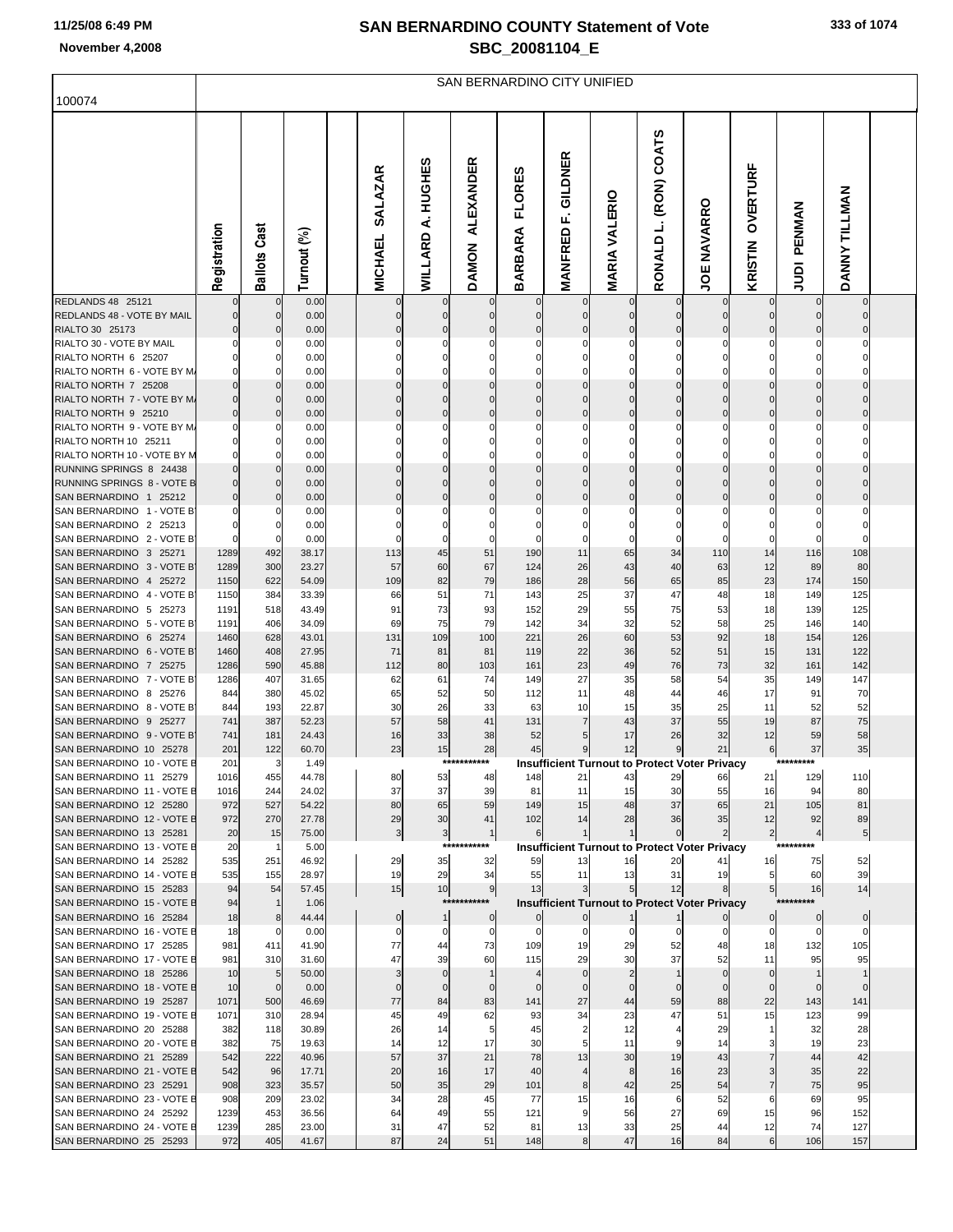|                                                       | SAN BERNARDINO CITY UNIFIED |                                |                |  |                                  |                   |                                  |                                 |                            |                      |                       |                                                                                                       |                            |                             |                |  |
|-------------------------------------------------------|-----------------------------|--------------------------------|----------------|--|----------------------------------|-------------------|----------------------------------|---------------------------------|----------------------------|----------------------|-----------------------|-------------------------------------------------------------------------------------------------------|----------------------------|-----------------------------|----------------|--|
| 100074                                                |                             |                                |                |  |                                  |                   |                                  |                                 |                            |                      |                       |                                                                                                       |                            |                             |                |  |
|                                                       | Registration                | <b>Ballots Cast</b>            | Turnout (%)    |  | <b>SALAZAR</b><br><b>MICHAEL</b> | WILLARD A. HUGHES | <b>ALEXANDER</b><br><b>DAMON</b> | <b>FLORES</b><br><b>BARBARA</b> | GILDNER<br>ц,<br>MANFRED   | <b>MARIA VALERIO</b> | RONALD L. (RON) COATS | <b>JOE NAVARRO</b>                                                                                    | <b>OVERTURF</b><br>KRISTIN | PENMAN<br>ign               | DANNY TILLMAN  |  |
| SAN BERNARDINO 25 - VOTE E                            | 972                         | 188                            | 19.34          |  | 39                               | 26                | 23<br>***********                | 72                              | 5 <sub>1</sub>             | 31                   | 14                    | 35                                                                                                    | 4                          | 62<br>*********             | 86             |  |
| SAN BERNARDINO 26 25294<br>SAN BERNARDINO 26 - VOTE B | 19<br>19                    | $\overline{4}$<br>$\mathbf{1}$ | 21.05<br>5.26  |  |                                  |                   | ***********                      |                                 |                            |                      |                       | Insufficient Turnout to Protect Voter Privacy<br><b>Insufficient Turnout to Protect Voter Privacy</b> |                            | *********                   |                |  |
| SAN BERNARDINO 27 25295                               | 393                         | 124                            | 31.55          |  | 36                               | 19                | 6                                | 54                              |                            | 20                   | 9                     | 29                                                                                                    | 6                          | 32                          | 20             |  |
| SAN BERNARDINO 27 - VOTE E                            | 393                         | 82                             | 20.87          |  | 21                               | 12                | 17                               | 34                              | 1                          | 11                   | 10                    | 12                                                                                                    | 5                          | 28                          | 22             |  |
| SAN BERNARDINO 28 25296                               | 1338                        | 446                            | 33.33          |  | 78                               | 58                | 43                               | 144                             | 6                          | 59                   | 30                    | 88                                                                                                    | 19                         | 100                         | 74             |  |
| SAN BERNARDINO 28 - VOTE E<br>SAN BERNARDINO 29 25297 | 1338<br>1059                | 253<br>396                     | 18.91<br>37.39 |  | 58<br>76                         | 41<br>53          | 33<br>34                         | 93<br>139                       | 15<br>15                   | 37<br>56             | 16<br>27              | 63<br>71                                                                                              | 21<br>16                   | 80<br>101                   | 54<br>90       |  |
| SAN BERNARDINO 29 - VOTE E                            | 1059                        | 205                            | 19.36          |  | 33                               | 30                | 36                               | 71                              | 8                          | 26                   | 24                    | 36                                                                                                    | 13                         | 65                          | 39             |  |
| SAN BERNARDINO 30 25298                               | 954                         | 319                            | 33.44          |  | 49                               | 43                | 53                               | 96                              | 9                          | 49                   | 39                    | 55                                                                                                    | 11                         | 118                         | 63             |  |
| SAN BERNARDINO 30 - VOTE B                            | 954                         | 254                            | 26.62          |  | 39                               | 34                | 55                               | 78                              | 9                          | 28                   | 43                    | 52                                                                                                    | 11                         | 92                          | 67             |  |
| SAN BERNARDINO 31 25299                               | 68                          | 36                             | 52.94          |  | 12                               | 3                 | $\overline{7}$                   | 10                              |                            | 5                    |                       | 8                                                                                                     | 5                          | 11                          | 10             |  |
| SAN BERNARDINO 31 - VOTE E<br>SAN BERNARDINO 32 25300 | 68                          | 3                              | 4.41           |  |                                  | ***               | ****                             |                                 |                            |                      |                       | <b>Insufficient Turnout to Protect Voter Privacy</b>                                                  |                            | *********                   |                |  |
| SAN BERNARDINO 32 - VOTE E                            | 251<br>251                  | 43<br>50                       | 17.13<br>19.92 |  | 6<br>6                           | 8<br>6            | $5 \mid$<br>8                    | 10<br>25                        |                            | 9<br>13              |                       | 11                                                                                                    | 0<br>$\overline{2}$        | $\overline{7}$<br>17        | $5 \mid$<br>8  |  |
| SAN BERNARDINO 33 25301                               | 343                         | 134                            | 39.07          |  | 32                               | 16                | 18                               | 31                              | 15                         | 13                   | 15                    | 24                                                                                                    | 8                          | 47                          | 33             |  |
| SAN BERNARDINO 33 - VOTE B                            | 343                         | 73                             | 21.28          |  | 19                               | 9                 | 10                               | 29                              | 0                          | 5                    | 12                    | 12                                                                                                    | 3                          | 31                          | 11             |  |
| SAN BERNARDINO 34 25302                               | 1194                        | 380                            | 31.83          |  | 82                               | 35                | 30                               | 154                             | 12                         | 40                   | 18                    | 93                                                                                                    | 2                          | 98                          | 147            |  |
| SAN BERNARDINO 34 - VOTE E                            | 1194                        | 275                            | 23.03          |  | 66                               | 33                | 34                               | 117                             | 6                          | 34                   | 15                    | 66                                                                                                    | 6                          | 63                          | 99             |  |
| SAN BERNARDINO 35 25303<br>SAN BERNARDINO 35 - VOTE B | 1123                        | 446                            | 39.72          |  | 114                              | 30                | 34                               | 183                             | 11<br>$\mathbf 1$          | 72                   | 27                    | 144                                                                                                   | 12                         | 112                         | 96             |  |
| SAN BERNARDINO 36 25304                               | 1123<br>1210                | 215<br>340                     | 19.15<br>28.10 |  | 54<br>62                         | 16<br>39          | 35<br>33                         | 109<br>133                      | 10                         | 48<br>56             | 13<br>19              | 62<br>62                                                                                              | 3<br>9                     | 45<br>68                    | 59<br>63       |  |
| SAN BERNARDINO 36 - VOTE E                            | 1210                        | 186                            | 15.37          |  | 27                               | 20                | 23                               | 72                              | 10                         | 28                   | 18                    | 39                                                                                                    | 13                         | 47                          | 34             |  |
| SAN BERNARDINO 37 25305                               | 793                         | 288                            | 36.32          |  | 65                               | 21                | 30                               | 94                              | 11                         | 49                   | 25                    | 62                                                                                                    | 8                          | 80                          | 54             |  |
| SAN BERNARDINO 37 - VOTE E                            | 793                         | 201                            | 25.35          |  | 28                               | 29                | 26                               | 69                              | 12                         | 23                   | 24                    | 40                                                                                                    | 10                         | 82                          | 55             |  |
| SAN BERNARDINO 38 25306<br>SAN BERNARDINO 38 - VOTE E | 13                          | 9<br>$\mathbf 0$               | 69.23          |  | $\Omega$                         | 0                 | 2<br>0                           | $\Omega$                        | 0                          | $\Omega$             | 0                     | 2<br>$\mathbf 0$                                                                                      | 0                          | 3<br>$\Omega$               | 1<br>$\Omega$  |  |
| SAN BERNARDINO 39 25307                               | 13<br>1183                  | 481                            | 0.00<br>40.66  |  | 105                              | 43                | 44                               | 197                             | 6                          | 64                   | 28                    | 129                                                                                                   | 14                         | 118                         | 124            |  |
| SAN BERNARDINO 39 - VOTE B                            | 1183                        | 236                            | 19.95          |  | 32                               | 42                | 32                               | 86                              | 6                          | 32                   | 17                    | 51                                                                                                    | 12                         | 64                          | 89             |  |
| SAN BERNARDINO 40 25308                               | 1189                        | 358                            | 30.11          |  | 70                               | 45                | 34                               | 127                             | 8                          | 58                   | 13                    | 89                                                                                                    | 22                         | 88                          | 57             |  |
| SAN BERNARDINO 40 - VOTE E                            | 1189                        | 167                            | 14.05          |  | 37                               | 31                | 17                               | 62                              | 4                          | 44                   | 16                    | 36                                                                                                    | 4                          | 51                          | 38             |  |
| SAN BERNARDINO 41 25309<br>SAN BERNARDINO 41 - VOTE E | 666                         | 248                            | 37.24          |  | 41                               | 26                | 33                               | 86                              | 15                         | 40                   | 24                    | 48                                                                                                    | 11                         | 65                          | 48             |  |
| SAN BERNARDINO 42 25310                               | 666<br>721                  | 117<br>237                     | 17.57<br>32.87 |  | 32<br>59                         | 15<br>30          | 16<br>15                         | 46<br>96                        | $5 \mid$<br>$\overline{2}$ | 16<br>34             | 9<br>20               | 20<br>54                                                                                              | 5<br>10                    | 43<br>41                    | 29<br>41       |  |
| SAN BERNARDINO 42 - VOTE E                            | 721                         | 89                             | 12.34          |  | 20                               | 12                | 11                               | 32                              | 5                          | 16                   | 6                     | 19                                                                                                    |                            | 25                          | 21             |  |
| SAN BERNARDINO 44 25312                               | 833                         | 370                            | 44.42          |  | 75                               | 34                | 35                               | 143                             | 14                         | 55                   | 22                    | 98                                                                                                    | 19                         | 107                         | 89             |  |
| SAN BERNARDINO 44 - VOTE E                            | 833                         | 181                            | 21.73          |  | 35                               | 25                | 16                               | 89                              | 3                          | 20                   | 10                    | 47                                                                                                    | 12                         | 62                          | 70             |  |
| SAN BERNARDINO 45 25313<br>SAN BERNARDINO 45 - VOTE E | 697<br>697                  | 247<br>126                     | 35.44<br>18.08 |  | 58<br>46                         | 13<br>12          | 18<br>12                         | 112<br>65                       | $\overline{2}$<br>$\Omega$ | 30<br>17             | 6                     | 65<br>48                                                                                              | 6<br>3                     | 61<br>41                    | 47<br>35       |  |
| SAN BERNARDINO 46 25314                               | 684                         | 252                            | 36.84          |  | 61                               | 18                | 20                               | 88                              |                            | 32                   | 5 <sub>l</sub><br>12  | 55                                                                                                    | 3                          | 62                          | 31             |  |
| SAN BERNARDINO 46 - VOTE E                            | 684                         | 106                            | 15.50          |  | 22                               | 14                | 12                               | 55                              | 5                          | 15                   | 4                     | 28                                                                                                    |                            | 32                          | 29             |  |
| SAN BERNARDINO 47 25315                               | 1045                        | 370                            | 35.41          |  | 75                               | 36                | 35                               | 116                             | 11                         | 52                   | 16                    | 68                                                                                                    | 14                         | 72                          | 48             |  |
| SAN BERNARDINO 47 - VOTE E                            | 1045                        | 228                            | 21.82          |  | 57                               | 35                | 43                               | 87                              | 12                         | 30                   | 24                    | 60                                                                                                    | 16                         | 66                          | 61             |  |
| SAN BERNARDINO 48 25316<br>SAN BERNARDINO 48 - VOTE E | 2<br>$\overline{2}$         | $\mathbf{1}$<br>$\mathbf 0$    | 50.00<br>0.00  |  | $\mathbf{0}$                     | $\overline{0}$    | ***********<br>$\overline{0}$    | $\Omega$                        | $\mathbf{0}$               | $\mathbf{0}$         | $\mathbf 0$           | <b>Insufficient Turnout to Protect Voter Privacy</b>                                                  | 0                          | *********<br>$\overline{0}$ | $\overline{0}$ |  |
| SAN BERNARDINO 53 25321                               | 1058                        | 394                            | 37.24          |  | 115                              | 26                | 28                               | 164                             | 9                          | 65                   | 17                    | 102                                                                                                   |                            | 70                          | 49             |  |
| SAN BERNARDINO 53 - VOTE E                            | 1058                        | 196                            | 18.53          |  | 58                               | 18                | 18                               | 95                              |                            | 34                   | 11                    | 53                                                                                                    | 6                          | 58                          | 29             |  |
| SAN BERNARDINO 54 25322                               | 1140                        | 292                            | 25.61          |  | 52                               | 38                | 30                               | 100                             |                            | 28                   | 23                    | 55                                                                                                    | 10                         | 77                          | 53             |  |
| SAN BERNARDINO 54 - VOTE E                            | 1140                        | 317                            | 27.81          |  | 53                               | 58                | 42<br>***********                | 121                             | 10                         | 53                   | 38                    | 78                                                                                                    | 14                         | 82<br>*********             | 55             |  |
| SAN BERNARDINO 55 25323<br>SAN BERNARDINO 55 - VOTE E | 9<br>9                      | $\mathbf 0$                    | 44.44<br>0.00  |  |                                  |                   |                                  |                                 |                            |                      |                       | <b>Insufficient Turnout to Protect Voter Privacy</b>                                                  | 이                          |                             |                |  |
| SAN BERNARDINO 56 25324                               | 6                           | 3                              | 50.00          |  | 0                                | $\overline{0}$    | $\overline{0}$<br>***********    | 0                               |                            |                      |                       | <b>Insufficient Turnout to Protect Voter Privacy</b>                                                  |                            | $\overline{0}$<br>********* | 이              |  |
| SAN BERNARDINO 56 - VOTE E                            | 6                           | $\Omega$                       | 0.00           |  | $\mathbf{0}$                     | $\overline{0}$    | $\mathbf{0}$                     | $\mathbf{0}$                    | $\mathbf 0$                |                      |                       |                                                                                                       | 0                          | 0                           | $\overline{0}$ |  |
| SAN BERNARDINO 57 25325                               | 1020                        | 394                            | 38.63          |  | 110                              | 26                | 29                               | 182                             | 12                         | 53                   | 15                    | 80                                                                                                    | 6                          | 94                          | 69             |  |
| SAN BERNARDINO 57 - VOTE E                            | 1020                        | 274                            | 26.86          |  | 67                               | 39                | 37                               | 118                             | 22                         | 39                   | 33                    | 53                                                                                                    | 14                         | 88                          | 65             |  |
| SAN BERNARDINO 58 25326                               | 42                          | 22                             | 52.38          |  | $\mathbf{2}$                     | $\overline{7}$    | 6<br>***********                 | $5 \mid$                        | $\overline{2}$             |                      | $\overline{2}$        | 8                                                                                                     | 11                         | $6 \mid$<br>*********       | 8              |  |
| SAN BERNARDINO 58 - VOTE E<br>SAN BERNARDINO 63 25214 | 42<br>1089                  | 3<br>494                       | 7.14<br>45.36  |  | 103                              | 47                | 82                               | 142                             | 18                         | 36                   | 56                    | <b>Insufficient Turnout to Protect Voter Privacy</b><br>64                                            | 18                         | 175                         | 124            |  |
| SAN BERNARDINO 63 - VOTE E                            | 1089                        | 346                            | 31.77          |  | 54                               | 65                | 75                               | 108                             | 28                         | 25                   | 54                    | 37                                                                                                    | 20                         | 140                         | 108            |  |
| SAN BERNARDINO 64 25215                               | 687                         | 267                            | 38.86          |  | 30                               | 43                | 38                               | 67                              | 17                         | 19                   | 45                    | 28                                                                                                    | 12                         | 93                          | 72             |  |
| SAN BERNARDINO 64 - VOTE E                            | 687                         | 277                            | 40.32          |  | 52                               | 31                | 54                               | 83                              | 25                         | 18                   | 59                    | 23                                                                                                    | 14                         | 112                         | 86             |  |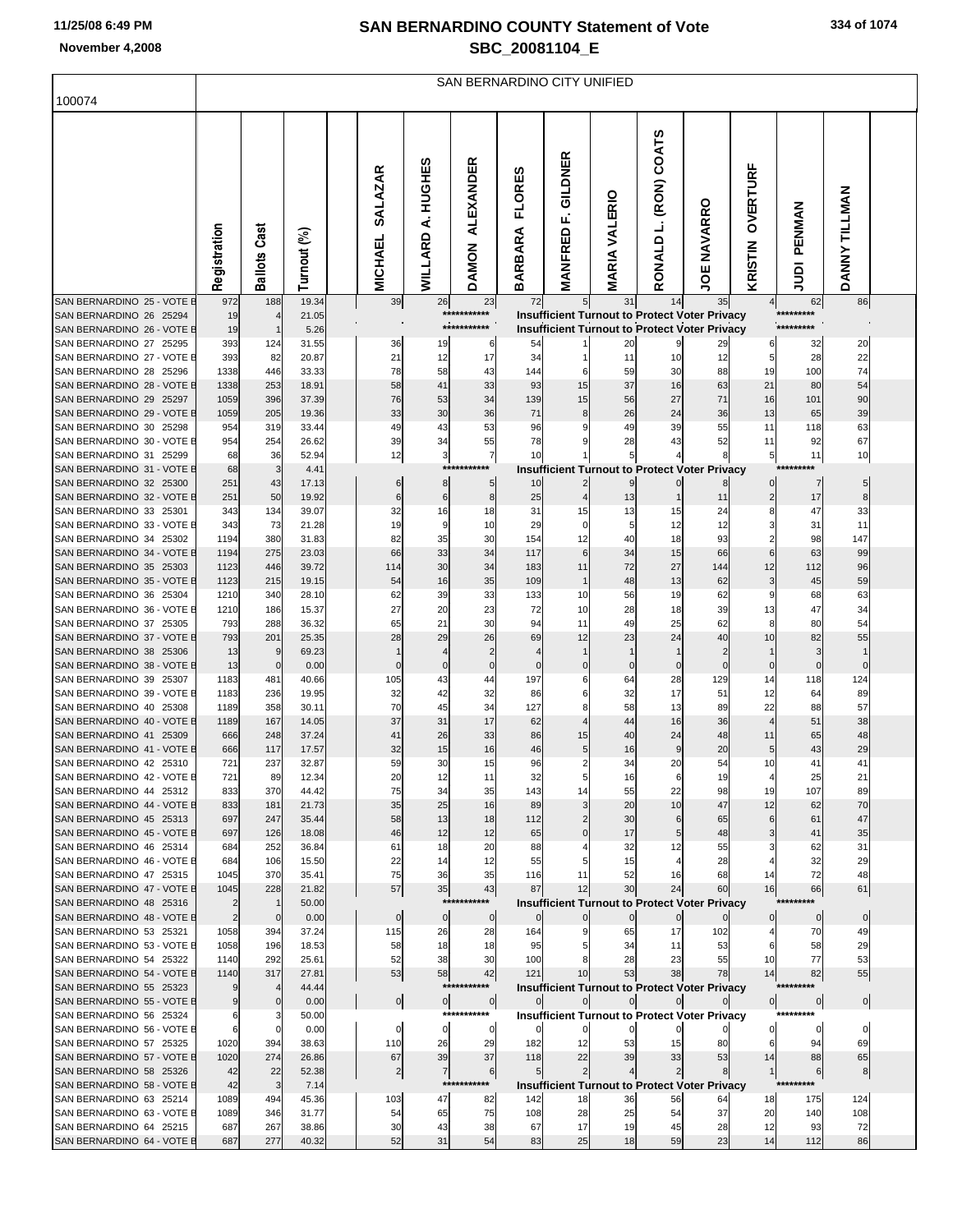SAN BERNARDINO CITY UNIFIED

| 100074                                                |                       |                       |                 |                                  |                             |                                  |                                 |                                  |                      |                                                            |                      |                     |                          |                |  |
|-------------------------------------------------------|-----------------------|-----------------------|-----------------|----------------------------------|-----------------------------|----------------------------------|---------------------------------|----------------------------------|----------------------|------------------------------------------------------------|----------------------|---------------------|--------------------------|----------------|--|
|                                                       | Registration          | Cast<br>Ballots       | Turnout (%)     | <b>SALAZAR</b><br><b>MICHAEL</b> | A. HUGHES<br><b>WILLARD</b> | <b>ALEXANDER</b><br><b>DAMON</b> | <b>FLORES</b><br><b>BARBARA</b> | GILDNER<br>цÌ,<br><b>MANFRED</b> | <b>MARIA VALERIO</b> | RONALD L. (RON) COATS                                      | <b>JOE NAVARRO</b>   | OVERTURF<br>KRISTIN | PENMAN<br>$\overline{9}$ | DANNY TILLMAN  |  |
| SAN BERNARDINO 65 25216                               | 138                   | 105                   | 76.09           | 14                               | 18                          | 21                               | 22                              | 21                               | $\overline{0}$       | 21                                                         | 4                    | $\mathbf 0$         | 64                       | 51             |  |
| SAN BERNARDINO 65 - VOTE E<br>SAN BERNARDINO 66 25217 | 138<br>846            | 10<br>335             | 7.25<br>39.60   | 47                               | 51                          | 2<br>59                          | 78                              | 2<br>24                          | $\overline{2}$<br>37 | $\mathbf 0$<br>32                                          | $\overline{2}$<br>48 | $\mathbf 0$<br>9    | 96                       | 4<br>60        |  |
| SAN BERNARDINO 66 - VOTE E                            | 846                   | 225                   | 26.60           | 34                               | 46                          | 38                               | 63                              | 14                               | 16                   | 36                                                         | 36                   | 24                  | 75                       | 52             |  |
| SAN BERNARDINO 67 25218                               | 989                   | 402                   | 40.65           | 74                               | 53                          | 61                               | 112                             | 15                               | 33                   | 38                                                         | 51                   | 20                  | 99                       | 71             |  |
| SAN BERNARDINO 67 - VOTE E                            | 989                   | 200                   | 20.22           | 41                               | 37                          | 40                               | 75                              | 20                               | 15                   | 22                                                         | 35                   | 9                   | 69                       | 60             |  |
| SAN BERNARDINO 68 25219<br>SAN BERNARDINO 68 - VOTE E | 922<br>922            | 428<br>283            | 46.42           | 69                               | 46<br>47                    | 68<br>69                         | 123                             | 30                               | 25<br>20             | 51<br>56                                                   | 36<br>32             | 18                  | 188<br>124               | 117            |  |
| SAN BERNARDINO 69 25220                               | 571                   | 235                   | 30.69<br>41.16  | 45<br>39                         | 24                          | 33                               | 88<br>64                        | 23<br>20                         | 16                   | 44                                                         | 29                   | 19<br>11            | 92                       | 95<br>55       |  |
| SAN BERNARDINO 69 - VOTE E                            | 571                   | 240                   | 42.03           | 35                               | 38                          | 37                               | 58                              | 36                               | 18                   | 52                                                         | 18                   | 12                  | 107                      | 83             |  |
| SAN BERNARDINO 70 25221                               | 879                   | 367                   | 41.75           | 65                               | 41                          | 44                               | 103                             | 16                               | 31                   | 37                                                         | 44                   | 12                  | 119                      | 83             |  |
| SAN BERNARDINO 70 - VOTE E                            | 879                   | 198                   | 22.53           | 22                               | 41                          | 38                               | 77                              | 13                               | 23                   | 25                                                         | 30                   | 12                  | 76                       | 64             |  |
| SAN BERNARDINO 71 25222<br>SAN BERNARDINO 71 - VOTE E | 672<br>672            | 324<br>251            | 48.21           | 48<br>25                         | 25<br>21                    | 48                               | 105<br>83                       | 16<br>28                         | 16<br>12             | 57<br>72                                                   | 31<br>21             | 16                  | 131<br>106               | 82<br>98       |  |
| SAN BERNARDINO 72 25223                               | 966                   | 385                   | 37.35<br>39.86  | 82                               | 36                          | 48<br>35                         | 123                             | 24                               | 34                   | 72                                                         | 47                   | 18<br>15            | 160                      | 103            |  |
| SAN BERNARDINO 72 - VOTE E                            | 966                   | 373                   | 38.61           | 56                               | 49                          | 66                               | 116                             | 44                               | 31                   | 69                                                         | 26                   | 21                  | 166                      | 127            |  |
| SAN BERNARDINO 73 25224                               | 38                    | 28                    | 73.68           | 6                                | $\overline{2}$              | $5 \frac{1}{2}$                  | 13                              | $\overline{\mathbf{c}}$          | 3                    | 4                                                          | 7                    | $\mathbf{1}$        | 9                        | 10             |  |
| SAN BERNARDINO 73 - VOTE E                            | 38                    | $\overline{2}$        | 5.26            |                                  | ***                         |                                  |                                 |                                  |                      | <b>Insufficient Turnout to Protect Voter Privacy</b>       |                      |                     | ****                     |                |  |
| SAN BERNARDINO 74 25225<br>SAN BERNARDINO 74 - VOTE E | 1086<br>1086          | 483<br>284            | 44.48<br>26.15  | 89<br>38                         | 55<br>43                    | 69<br>48                         | 163<br>71                       | 21<br>17                         | 43<br>26             | 72<br>69                                                   | 59<br>33             | 25<br>13            | 179<br>117               | 126<br>70      |  |
| SAN BERNARDINO 75 25226                               | 755                   | 340                   | 45.03           | 39                               | 42                          | 41                               | 77                              | 21                               | 15                   | 37                                                         | 39                   | 14                  | 132                      | 106            |  |
| SAN BERNARDINO 75 - VOTE E                            | 755                   | 214                   | 28.34           | 22                               | 33                          | 40                               | 66                              | 17                               | 31                   | 39                                                         | 26                   | 10                  | 92                       | 60             |  |
| SAN BERNARDINO 76 25227                               | 647                   | 303                   | 46.83           | 61                               | 42                          | 42                               | 97                              | 14                               | 26                   | 52                                                         | 43                   | 12                  | 96                       | 76             |  |
| SAN BERNARDINO 76 - VOTE E                            | 647                   | 210                   | 32.46           | 29                               | 50                          | 60                               | 53                              | 36                               | 9                    | 56                                                         | 21                   | 7                   | 76                       | 69             |  |
| SAN BERNARDINO 77 25228<br>SAN BERNARDINO 77 - VOTE E | 1069<br>1069          | 454<br>401            | 42.47<br>37.51  | 69<br>60                         | 60<br>59                    | 88<br>69                         | 123<br>128                      | 30<br>56                         | 22<br>27             | 59<br>82                                                   | 50<br>28             | 18<br>33            | 129<br>145               | 103<br>121     |  |
| SAN BERNARDINO 78 25229                               | 909                   | 463                   | 50.94           | 83                               | 50                          | 57                               | 132                             | 24                               | 46                   | 44                                                         | 60                   | 19                  | 151                      | 110            |  |
| SAN BERNARDINO 78 - VOTE E                            | 909                   | 233                   | 25.63           | 40                               | 42                          | 48                               | 74                              | 17                               | 16                   | 25                                                         | 39                   | 10                  | 109                      | 81             |  |
| SAN BERNARDINO 79 25230                               | 53                    | 39                    | 73.58           | 6                                | 7                           | 7                                | 11                              | 6                                | 3                    | 6                                                          |                      | 3                   | 13                       | 11             |  |
| SAN BERNARDINO 79 - VOTE E<br>SAN BERNARDINO 80 25231 | 53<br>206             | $\overline{2}$<br>114 | 3.77<br>55.34   | 20                               | 19                          | *******<br>****<br>20            | 40                              | $\overline{4}$                   | 20                   | <b>Insufficient Turnout to Protect Voter Privacy</b><br>11 | 20                   | 8                   | *********<br>40          | 19             |  |
| SAN BERNARDINO 80 - VOTE E                            | 206                   | 6                     | 2.91            |                                  |                             | $\overline{2}$                   | $\Omega$                        | 1                                |                      | $\overline{2}$                                             | $\mathbf 0$          | $\mathbf 0$         | -1                       | $\mathbf{1}$   |  |
| SAN BERNARDINO 81 25232                               | 759                   | 332                   | 43.74           | 42                               | 40                          | 35                               | 108                             | 24                               | 30                   | 53                                                         | 42                   | 18                  | 134                      | 88             |  |
| SAN BERNARDINO 81 - VOTE E                            | 759                   | 226                   | 29.78           | 25                               | 42                          | 33                               | 71                              | 14                               | 19                   | 37                                                         | 34                   | 18                  | 92                       | 76             |  |
| SAN BERNARDINO 82 25233                               | 411                   | 143                   | 34.79           | 16                               | 17                          | 14                               | 33                              | 3                                | 11                   | 16                                                         | 12                   | 4                   | 35                       | 30             |  |
| SAN BERNARDINO 82 - VOTE E<br>SAN BERNARDINO 83 25234 | 411<br>147            | 81<br>108             | 19.71<br>73.47  | 14                               | 16<br>9                     | 11<br>15                         | 20<br>34                        |                                  | 6                    | 11                                                         | $\overline{7}$       | 6                   | 22<br>45                 | 32<br>25       |  |
| SAN BERNARDINO 83 - VOTE B                            | 147                   | $\overline{4}$        | 2.72            |                                  |                             | ***********                      |                                 |                                  |                      | <b>Insufficient Turnout to Protect Voter Privacy</b>       |                      |                     | *********                |                |  |
| SAN BERNARDINO 84 25235                               | 1112                  | 333                   | 29.95           | 50                               | 56                          | 53                               | 87                              | 16                               | 36                   | 36                                                         | 38                   | 16                  | 104                      | 64             |  |
| SAN BERNARDINO 84 - VOTE B                            | 1112                  | 240                   | 21.58           | 37                               | 40                          | 46                               | 79                              | 13                               | 27                   | 34                                                         | 35                   | 6                   | 92                       | 61             |  |
| SAN BERNARDINO 85 25236<br>SAN BERNARDINO 85 - VOTE B | 315<br>315            | 136<br>122            | 43.17<br>38.73  | 25<br>14                         | 23<br>18                    | 33<br>25                         | 29<br>50                        | 6<br>9                           | 10<br>8              | 24<br>26                                                   | 9<br>13              | 8<br>11             | 59<br>60                 | 42<br>56       |  |
| SAN BERNARDINO 86 25237                               | 1003                  | 400                   | 39.88           | 77                               | 46                          | 76                               | 97                              | 32                               | 21                   | 64                                                         | 44                   | 18                  | 119                      | 83             |  |
| SAN BERNARDINO 86 - VOTE E                            | 1003                  | 321                   | 32.00           | 62                               | 49                          | 69                               | 97                              | 14                               | 24                   | 61                                                         | 54                   | 16                  | 105                      | 112            |  |
| SAN BERNARDINO 87 25238                               | 976                   | 407                   | 41.70           | 73                               | 59                          | 65                               | 119                             | 24                               | 40                   | 57                                                         | 45                   | 25                  | 119                      | 115            |  |
| SAN BERNARDINO 87 - VOTE B<br>SAN BERNARDINO 88 25239 | 976<br>602            | 328<br>315            | 33.61<br>52.33  | 61<br>51                         | 56<br>39                    | 75<br>48                         | 102<br>112                      | 28<br>19                         | 24<br>31             | 68<br>34                                                   | 31<br>55             | 24<br>14            | 132<br>110               | 116<br>63      |  |
| SAN BERNARDINO 88 - VOTE B                            | 602                   | 141                   | 23.42           | 23                               | 18                          | 29                               | 60                              | 11                               | 12                   | 21                                                         | 25                   | 6                   | 60                       | 38             |  |
| SAN BERNARDINO 89 25240                               | 5                     | 6                     | 120.00          | $\Omega$                         | 2                           | $\mathbf 0$                      | 5                               | $\Omega$                         | $\overline{2}$       | $\overline{2}$                                             | $\overline{A}$       | $\Omega$            |                          | $\mathbf 0$    |  |
| SAN BERNARDINO 89 - VOTE E                            | 5 <sub>5</sub>        | $\overline{0}$        | 0.00            | $\Omega$                         | $\overline{0}$              | $\mathbf 0$                      | $\Omega$                        | $\Omega$                         | $\mathbf{0}$         | $\mathbf 0$                                                | $\mathbf 0$          | $\mathbf 0$         | $\Omega$                 | $\mathbf 0$    |  |
| SAN BERNARDINO 90 25241                               | 976                   | 448                   | 45.90           | 91                               | 45                          | 64                               | 152                             | 21                               | 66                   | 41                                                         | 87                   | 19                  | 118                      | 97             |  |
| SAN BERNARDINO 90 - VOTE B<br>SAN BERNARDINO 91 25242 | 976<br>1216           | 256<br>466            | 26.23<br>38.32  | 39<br>97                         | 36<br>45                    | 38<br>60                         | 97<br>144                       | 13<br>29                         | 37<br>57             | 28<br>42                                                   | 37<br>75             | 14<br>28            | 103<br>133               | 81<br>104      |  |
| SAN BERNARDINO 91 - VOTE B                            | 1216                  | 336                   | 27.63           | 51                               | 69                          | 49                               | 103                             | 25                               | 45                   | 47                                                         | 57                   | 16                  | 118                      | 106            |  |
| SAN BERNARDINO 92 25243                               | 1087                  | 411                   | 37.81           | 91                               | 46                          | 44                               | 120                             | 10                               | 52                   | 34                                                         | 76                   | 14                  | 114                      | 70             |  |
| SAN BERNARDINO 92 - VOTE E                            | 1087                  | 276                   | 25.39           | 47                               | 45                          | 49                               | 101                             | 9                                | 35                   | 37                                                         | 51                   | 10                  | 113                      | 73             |  |
| SAN BERNARDINO 93 25244                               | 751                   | 295                   | 39.28           | 62                               | 33                          | 44                               | 98                              | 14                               | 27                   | 35                                                         | 44                   | 14                  | 98                       | 58             |  |
| SAN BERNARDINO 93 - VOTE E<br>SAN BERNARDINO 94 25245 | 751<br>$\overline{4}$ | 236<br>4              | 31.42<br>100.00 | 30                               | 38<br>****                  | 57<br>*******                    | 67                              | 20                               | 17                   | 47<br><b>Insufficient Turnout to Protect Voter Privacy</b> | 26                   | 16                  | 94<br>****               | 67             |  |
| SAN BERNARDINO 94 - VOTE E                            |                       | $\overline{0}$        | 0.00            | 0                                | $\overline{0}$              | 0                                | 0                               | 0                                | 0                    | $\mathbf{0}$                                               | $\mathbf{0}$         | $\circ$             | $\circ$                  | $\overline{0}$ |  |
| SAN BERNARDINO 95 25246                               | $\mathbf 0$           | $\overline{0}$        | 0.00            |                                  | $\overline{0}$              |                                  |                                 | $\Omega$                         | $\Omega$             | $\mathbf 0$                                                | $\mathbf 0$          | $\mathbf 0$         | $\mathbf 0$              | $\Omega$       |  |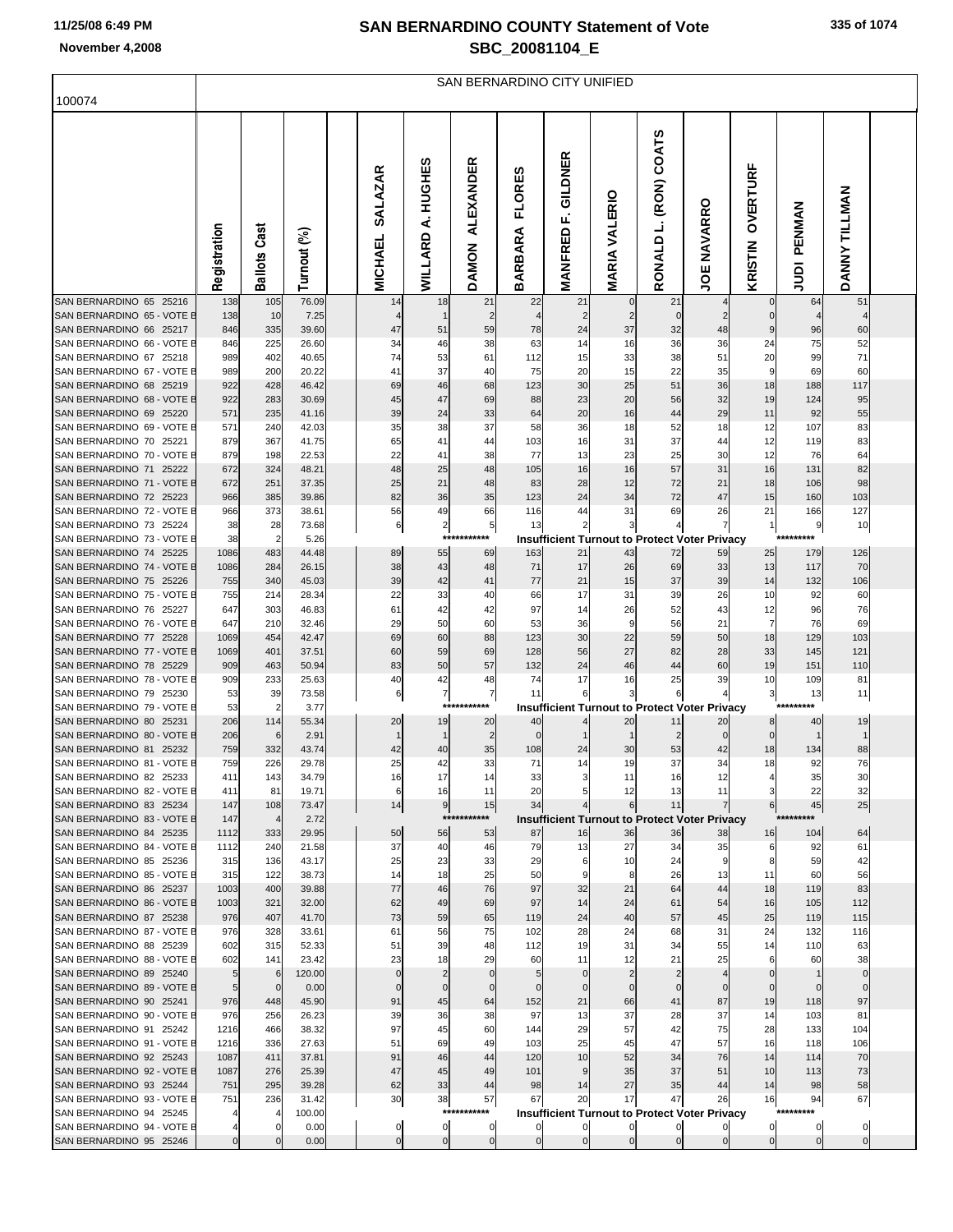SAN BERNARDINO CITY UNIFIED

| 100074                                                |                            |                            |                |                                  |                             |                                  |                                 |                                                      |                      |                       |                    |                     |                            |                  |  |
|-------------------------------------------------------|----------------------------|----------------------------|----------------|----------------------------------|-----------------------------|----------------------------------|---------------------------------|------------------------------------------------------|----------------------|-----------------------|--------------------|---------------------|----------------------------|------------------|--|
|                                                       | Registration               | Cast<br><b>Ballots</b>     | Turnout (%)    | <b>SALAZAR</b><br><b>MICHAEL</b> | A. HUGHES<br><b>WILLARD</b> | <b>ALEXANDER</b><br><b>DAMON</b> | <b>FLORES</b><br><b>BARBARA</b> | GILDNER<br>Ľ,<br><b>MANFRED</b>                      | <b>MARIA VALERIO</b> | RONALD L. (RON) COATS | <b>JOE NAVARRO</b> | OVERTURF<br>KRISTIN | PENMAN<br><b>AUDI</b>      | DANNY TILLMAN    |  |
| SAN BERNARDINO 95 - VOTE E                            |                            | $\pmb{0}$                  | 0.00           | $\mathbf 0$                      | $\mathbf 0$                 | $\Omega$                         | $\mathbf 0$                     | $\Omega$                                             |                      | $\mathbf 0$           |                    |                     | $\Omega$                   |                  |  |
| SAN BERNARDINO 96 25247<br>SAN BERNARDINO 96 - VOTE E | $\mathbf 0$<br>$\mathbf 0$ | $\mathbf 0$<br>$\mathbf 0$ | 0.00<br>0.00   | $\mathbf 0$<br>$\mathbf{0}$      | $\mathbf 0$<br>$\Omega$     | $\Omega$<br>$\Omega$             | $\mathbf 0$<br>$\Omega$         | $\mathbf{0}$                                         |                      | $\overline{0}$        | $\mathbf{0}$       |                     | $\overline{0}$<br>$\Omega$ | $\Omega$         |  |
| SAN BERNARDINO 97 25248                               | 808                        | 318                        | 39.36          | 64                               | 39                          | 50                               | 97                              | 10                                                   | 30                   | 28                    | 43                 | 11                  | 73                         | 69               |  |
| SAN BERNARDINO 97 - VOTE E                            | 808                        | 251                        | 31.06          | 52                               | 40                          | 59                               | 84                              | 17                                                   | 19                   | 40                    | 32                 | 15                  | 76                         | 83               |  |
| SAN BERNARDINO 98 25249                               | 1266                       | 341                        | 26.94          | 73                               | 51                          | 65                               | 106                             | 19                                                   | 19                   | 55                    | 42                 | 11                  | 96                         | 85               |  |
| SAN BERNARDINO 98 - VOTE E                            | 1266                       | 456                        | 36.02          | 65                               | 74                          | 101                              | 124                             | 40                                                   | 35                   | 103                   | 19                 | 20                  | 173                        | 154              |  |
| SAN BERNARDINO 99 25250                               | 714                        | 296                        | 41.46          | 55                               | 39                          | 37                               | 84                              | 12                                                   | 38                   | 15                    | 50                 | 18                  | 58                         | 50               |  |
| SAN BERNARDINO 99 - VOTE E                            | 714<br>0                   | 141                        | 19.75          | 25                               | 21<br>0                     | 25<br>C                          | 35<br>$\mathbf 0$               | 8                                                    | 12                   | 17                    | 28<br>$\Omega$     | 8                   | 35                         | 32               |  |
| SAN BERNARDINO 100 25251<br>SAN BERNARDINO 100 - VOTE | $\mathbf 0$                | 0<br>$\mathbf 0$           | 0.00<br>0.00   | 0<br>$\mathbf 0$                 | 0                           | $\mathbf 0$                      | 0                               |                                                      |                      |                       | $\Omega$           |                     | 0<br>$\mathbf{0}$          | 0<br>$\mathbf 0$ |  |
| SAN BERNARDINO 101 25252                              | 83                         | 60                         | 72.29          | 16                               | 9                           | 16                               | 23                              |                                                      |                      |                       | 18                 |                     | 24                         | 22               |  |
| SAN BERNARDINO 101 - VOTE                             | 83                         | $\overline{2}$             | 2.41           |                                  | $***$                       | ***                              |                                 | <b>Insufficient Turnout to Protect Voter Privacy</b> |                      |                       |                    |                     | *********                  |                  |  |
| SAN BERNARDINO 102 25253                              | 196                        | 88                         | 44.90          | 11                               | 16                          | 14                               | 26                              |                                                      | 12                   |                       |                    |                     | 31                         | 20               |  |
| SAN BERNARDINO 102 - VOTE                             | 196                        | 14                         | 7.14           | $\overline{2}$                   |                             | 6                                |                                 |                                                      |                      |                       |                    | $\Omega$            | $\overline{\mathbf{3}}$    |                  |  |
| SAN BERNARDINO 103 25254                              |                            | $\mathbf 0$                | 0.00           | 0                                | 0                           |                                  | 0                               |                                                      |                      |                       |                    |                     | 0                          | 0                |  |
| SAN BERNARDINO 103 - VOTE                             |                            | $\mathbf 0$                | 0.00           | $\mathbf 0$                      |                             |                                  |                                 |                                                      |                      |                       |                    |                     | 0                          | $\Omega$         |  |
| SAN BERNARDINO 104 25255                              | 0                          | $\mathbf 0$                | 0.00           | $\mathbf 0$                      | 0                           |                                  |                                 |                                                      |                      |                       |                    |                     | 0                          | 0                |  |
| SAN BERNARDINO 104 - VOTE                             | $\mathbf 0$                | $\mathbf 0$<br>128         | 0.00           | $\mathbf 0$                      | $\mathbf{0}$<br>17          | $\Omega$                         | $\Omega$<br>37                  |                                                      |                      |                       |                    | 5                   | $\Omega$                   | $\Omega$         |  |
| SAN BERNARDINO 109 25260<br>SAN BERNARDINO 109 - VOTE | 498<br>498                 | 152                        | 25.70<br>30.52 | 24<br>18                         | 28                          | 16<br>39                         | 55                              | 14                                                   | 15<br>12             | 16<br>37              | 15<br>21           | 10                  | 37<br>53                   | 25<br>48         |  |
| SAN BERNARDINO 110 25331                              | 12                         | $\overline{4}$             | 33.33          |                                  |                             | ***********                      |                                 | <b>Insufficient Turnout to Protect Voter Privacy</b> |                      |                       |                    |                     | *********                  |                  |  |
| SAN BERNARDINO 110 - VOTE                             | 12                         | $\overline{1}$             | 8.33           |                                  |                             | ***********                      |                                 | <b>Insufficient Turnout to Protect Voter Privacy</b> |                      |                       |                    |                     | *********                  |                  |  |
| SAN BERNARDINO 111 25332                              | 619                        | 272                        | 43.94          | 52                               | 37                          | 41                               | 107                             | 15                                                   | 15                   | 19                    | 46                 | 10                  | 64                         | 66               |  |
| SAN BERNARDINO 111 - VOTE                             | 619                        | 186                        | 30.05          | 30                               | 31                          | 29                               | 67                              |                                                      | 13                   | 24                    | 33                 | 7                   | 53                         | 56               |  |
| SAN BERNARDINO 114 25334                              | 440                        | 91                         | 20.68          | 20                               | 8                           | 15                               | 37                              |                                                      | 14                   | $6 \mid$              | 21                 | 5                   | 24                         | 14               |  |
| SAN BERNARDINO 114 - VOTE                             | 440                        | 126                        | 28.64          | 22                               | 14                          | 17                               | 50                              | 6                                                    | 17                   | 18                    | 25                 | 3                   | 40                         | 27               |  |
| SAN BERNARDINO 115 25335                              | 482                        | 99                         | 20.54          | 23                               | 8                           | 15                               | 31                              |                                                      | 16                   | 5                     | 36                 |                     | 24                         | 20               |  |
| SAN BERNARDINO 115 - VOTE<br>SAN BERNARDINO 116 25336 | 482<br>897                 | 77<br>423                  | 15.98<br>47.16 | 11<br>58                         | 14<br>53                    | 13<br>84                         | 29<br>120                       | 8<br>25                                              | 14<br>31             | 9<br>39               | 11<br>61           | 9                   | 20<br>126                  | 19<br>98         |  |
| SAN BERNARDINO 116 - VOTE                             | 897                        | 252                        | 28.09          | 41                               | 45                          | 43                               | 97                              | 11                                                   | 39                   | 32                    | 34                 | 11                  | 81                         | 79               |  |
| SAN BERNARDINO 117 25337                              | 1187                       | 300                        | 25.27          | 60                               | 42                          | 32                               | 100                             | 16                                                   | 39                   | 21                    | 54                 | 16                  | 51                         | 49               |  |
| SAN BERNARDINO 117 - VOTE                             | 1187                       | 258                        | 21.74          | 29                               | 53                          | 52                               | 94                              | 13                                                   | 35                   | 20                    | 63                 | 14                  | 75                         | 57               |  |
| SAN BERNARDINO 118 25262                              | 595                        | 244                        | 41.01          | 38                               | 34                          | 36                               | 77                              | 9                                                    | 21                   | 33                    | 44                 | 5                   | 86                         | 66               |  |
| SAN BERNARDINO 118 - VOTE                             | 595                        | 161                        | 27.06          | 22                               | 24                          | 31                               | 56                              | 9                                                    | 19                   | 26                    | 32                 | 7                   | 65                         | 37               |  |
| SAN BERNARDINO 119 25263                              | 588                        | 236                        | 40.14          | 37                               |                             |                                  | 77                              | 11                                                   | 22                   |                       | 39                 | 15                  | 71                         |                  |  |
| SAN BERNARDINO 119 - VOTE                             | 588                        | 101                        | 17.18          | 20                               | 23                          | 16<br>***********                | 25                              |                                                      | 16                   |                       | 14                 | 9                   | 28                         | 20               |  |
| SAN BERNARDINO 120 25264<br>SAN BERNARDINO 120 - VOTE |                            | -1                         | 33.33          |                                  |                             |                                  |                                 | <b>Insufficient Turnout to Protect Voter Privacy</b> |                      |                       |                    |                     | *********<br>$\Omega$      |                  |  |
| SAN BERNARDINO 126 25343                              |                            | $\mathbf 0$<br>5           | 0.00<br>55.56  | $\mathbf{0}$                     | $\mathbf 0$                 | $\Omega$                         |                                 |                                                      |                      |                       |                    |                     | 5                          | $\mathbf 0$      |  |
| SAN BERNARDINO 126 - VOTE                             |                            | $\Omega$                   | 0.00           | $\Omega$                         |                             |                                  |                                 |                                                      |                      |                       |                    |                     | 0                          |                  |  |
| SAN BERNARDINO 127 25344                              |                            | $\Omega$                   | 0.00           |                                  |                             |                                  |                                 |                                                      |                      |                       |                    |                     |                            |                  |  |
| SAN BERNARDINO 127 - VOTE                             |                            | $\Omega$                   | 0.00           | $\Omega$                         |                             |                                  |                                 |                                                      |                      |                       |                    |                     | 0                          |                  |  |
| SAN BERNARDINO 132 25265                              |                            | $\Omega$                   | 0.00           |                                  |                             |                                  |                                 |                                                      |                      |                       |                    |                     | 0                          |                  |  |
| SAN BERNARDINO 132 - VOTE                             |                            | $\Omega$                   | 0.00           | $\Omega$                         |                             |                                  |                                 |                                                      |                      |                       |                    |                     | $\Omega$                   | $\Omega$         |  |
| SAN BERNARDINO 133 25266                              |                            | C                          | 0.00           | $\Omega$                         |                             |                                  |                                 |                                                      |                      |                       |                    |                     | 0                          |                  |  |
| SAN BERNARDINO 133 - VOTE<br>SAN BERNARDINO 135 25268 |                            | $\mathsf{C}$<br>0          | 0.00<br>0.00   |                                  |                             |                                  |                                 |                                                      |                      |                       |                    |                     |                            |                  |  |
| SAN BERNARDINO 135 - VOTE                             | $\Omega$                   | $\Omega$                   | 0.00           | $\Omega$                         |                             |                                  |                                 |                                                      |                      |                       |                    |                     | $\Omega$                   | $\Omega$         |  |
| SAN BERNARDINO NORTH 25.                              | 75                         | 60                         | 80.00          |                                  | 10                          | 22                               | 16                              |                                                      |                      |                       |                    |                     | 19                         | 13               |  |
| SAN BERNARDINO NORTH - VC                             | 75                         | $\mathbf 0$                | 0.00           | $\mathbf 0$                      | $\Omega$                    |                                  | $\Omega$                        |                                                      |                      |                       | $\Omega$           |                     | $\Omega$                   | $\mathbf{0}$     |  |
| VERDEMONT 1 25383                                     | 115                        | 61                         | 53.04          | 7                                | 12                          | 5                                | 19                              |                                                      |                      | 11                    | 12                 | 7                   | 15                         | 15               |  |
| VERDEMONT 1 - VOTE BY MAIL                            | 115                        | 2                          | 1.74           |                                  | $***$                       | *****                            |                                 | <b>Insufficient Turnout to Protect Voter Privacy</b> |                      |                       |                    |                     | *********                  |                  |  |
| VERDEMONT 2 25384                                     | 19                         | 13                         | 68.42          | 3                                | $\overline{2}$              |                                  |                                 |                                                      |                      |                       |                    |                     |                            |                  |  |
| VERDEMONT 2 - VOTE BY MAIL                            | 19                         |                            | 0.00           | $\mathbf{0}$                     | $\Omega$                    | $\mathsf{C}$                     | $\mathsf{C}$                    |                                                      |                      |                       |                    |                     | $\Omega$                   | $\Omega$         |  |
|                                                       |                            |                            |                |                                  |                             |                                  |                                 |                                                      |                      |                       |                    |                     |                            |                  |  |
| <b>Precinct Totals</b>                                | 91243                      | 36986                      | 40.54          | 7023                             | 4624                        | 4929                             | 11962                           | 1618                                                 | 4025                 | 3658                  | 6052               | 1493                | 10200                      | 8184             |  |
| VOTE BY MAIL Totals                                   | 91243                      | 22041                      | 24.16          | 3660                             | 3590                        | 4057                             | 7548                            | 1446                                                 | 2375                 | 3234                  | 3504               | 1188                | 7652                       | 6522             |  |
|                                                       |                            |                            |                |                                  |                             |                                  |                                 |                                                      |                      |                       |                    |                     |                            |                  |  |
| <b>Grand Totals</b>                                   | 91243                      | 59027                      | 64.69          | 10683                            | 8214                        | 8986                             | 19510                           | 3064                                                 | 6400                 | 6892                  | 9556               | 2681                | 17852                      | 14706            |  |